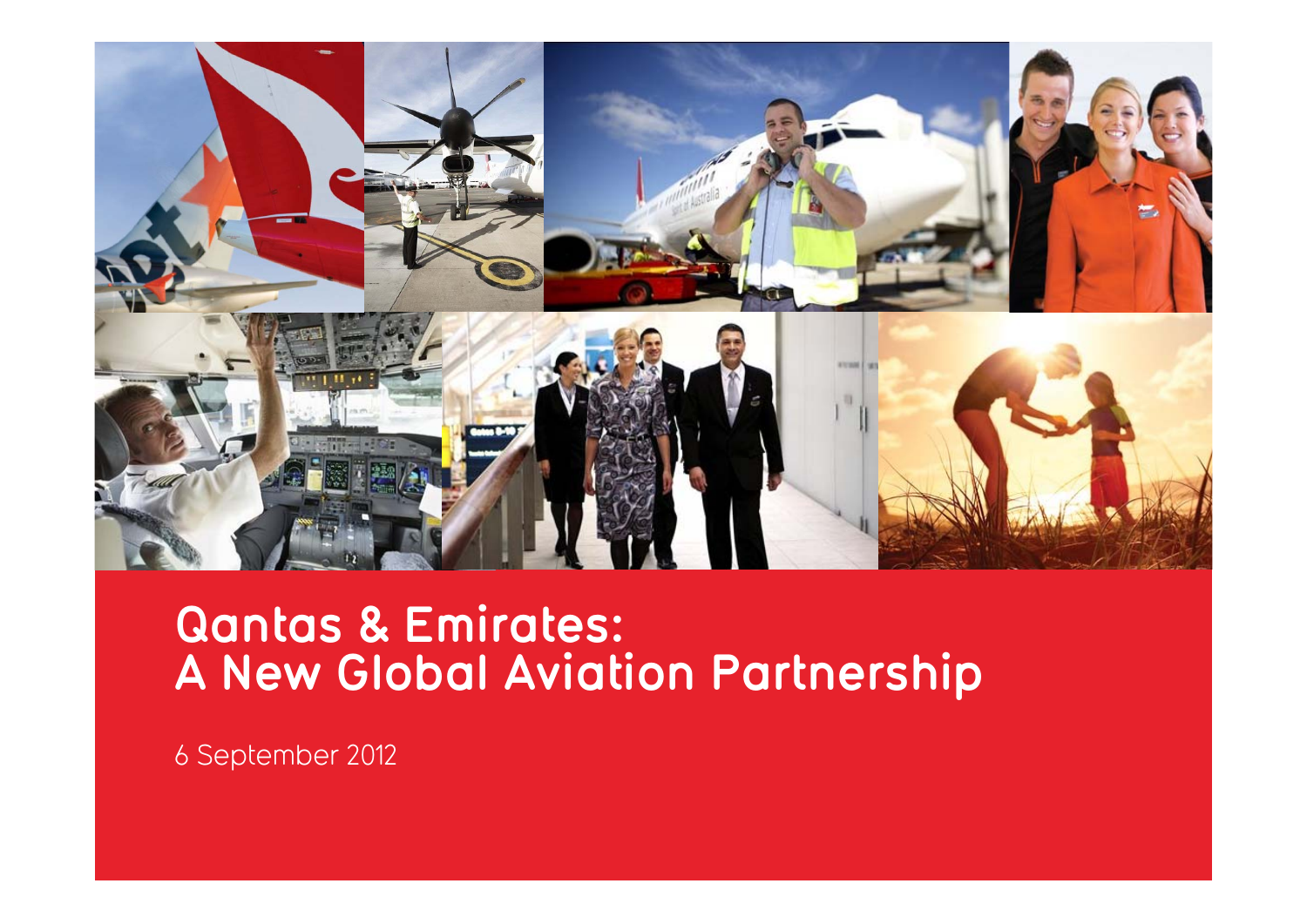### Qantas & Emirates *A new global aviation partnership*

- $\bullet$ 10 year partnership – most significant alliance in Qantas' history
- $\bullet$ Benefits‐sharing model, collaboration beyond codesharing
- Vastly expanded shared network new Dubai hub
- $\bullet$ Comprehensive network solution for Europe
- $\bullet$ Facilitates network restructure to transform Asian offering
- $\bullet$ Unprecedented benefits to Qantas customers
- $\bullet$ Integrated frequent flyer proposition

## MAJOR STEP IN TRANSFORMING QANTAS INTERNATIONAL

Note: All stated characteristics of the partnership are subject to regulatory approval.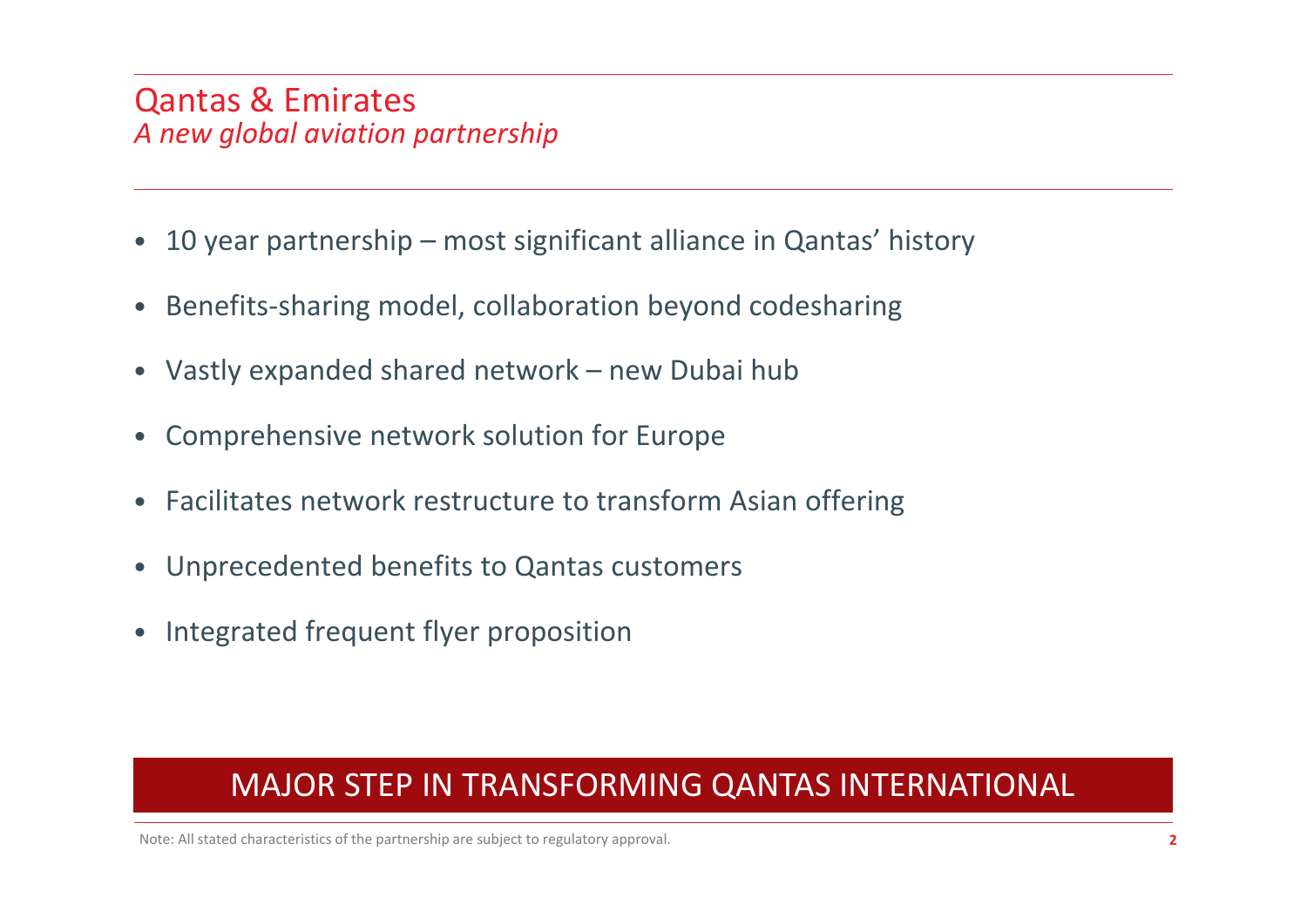#### Qantas & Emirates *Benefits‐sharing model, collaboration beyond codesharing*



#### BENEFITING ALL PARTS OF THE GROUP: QANTAS, JETSTAR AND QFF

Note: Jetstar cooperation yet to be finalised.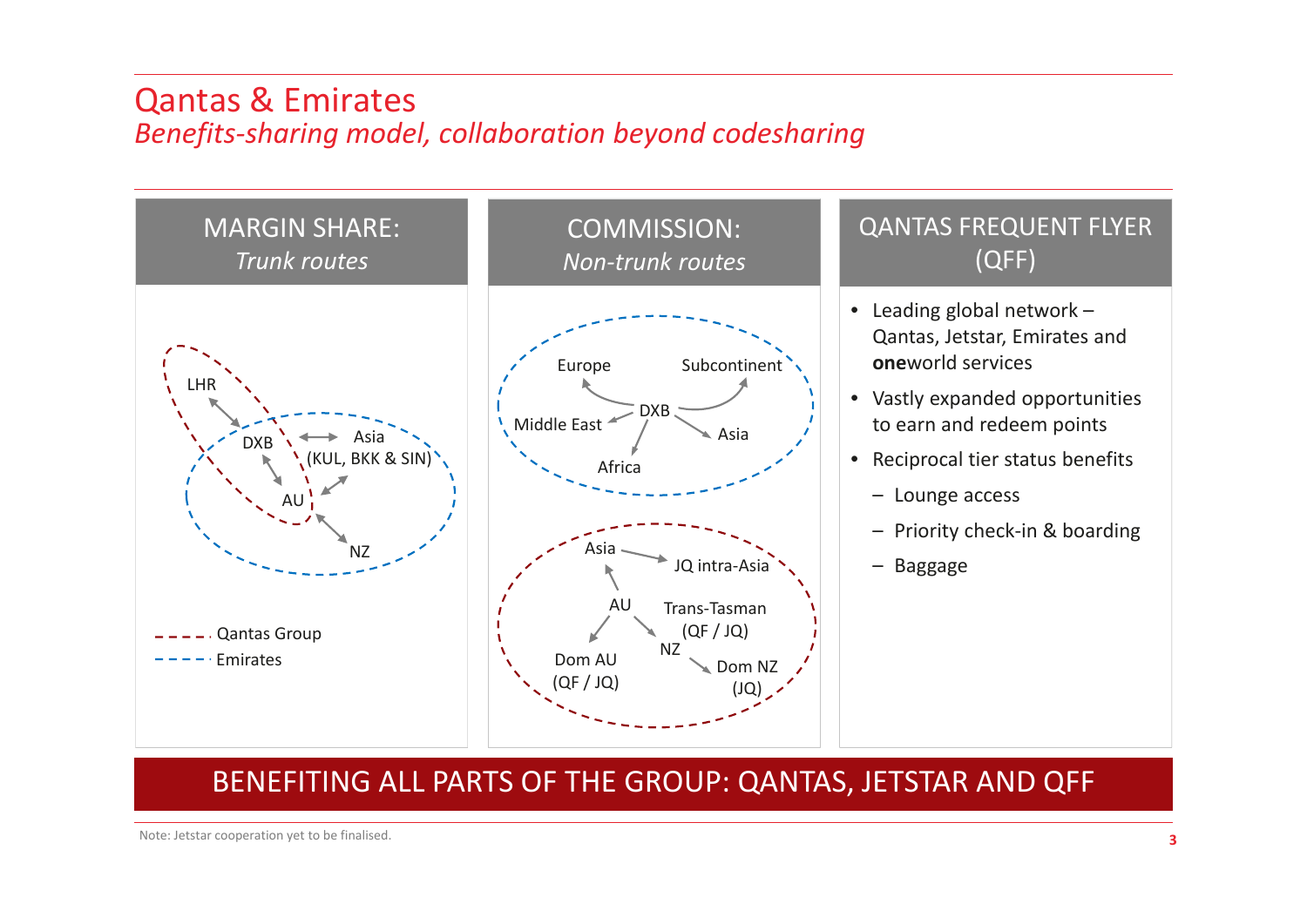### Unparalleled Access *Europe, Middle East and North Africa*



1. Rome serviced via Hong Kong. 2. Qantasto continue codeshare with Finnair between Singapore and Helsinki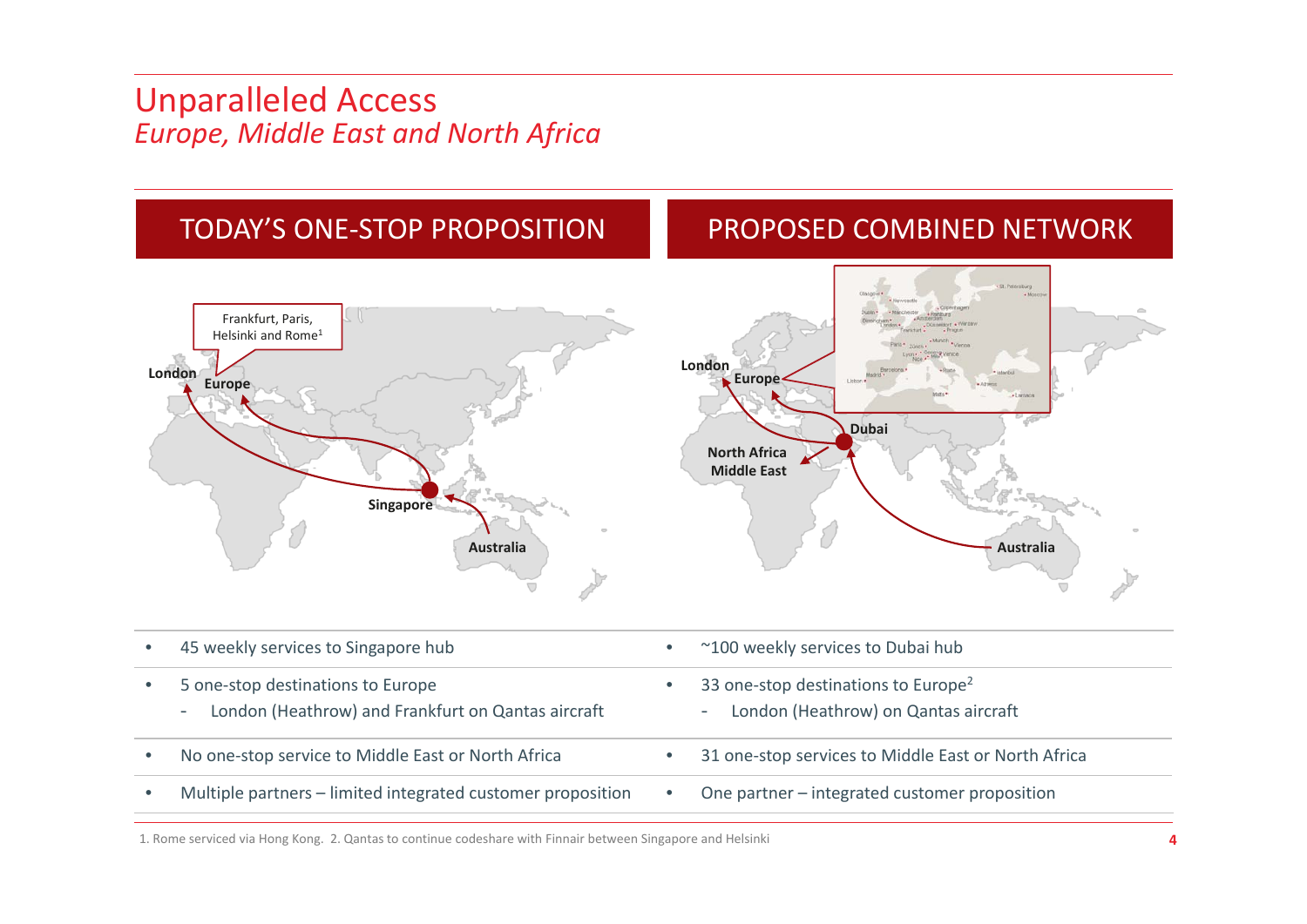## Strengthening Asia *Flying to, not through Asia*

- Restructure of Qantas Asian network
	- Re-timing flights to SIN and HKG $^1$  enabling more 'same day' connections
	- ~25% increase in connections from SIN
	- ~40% increase in available seats from Australia to Asia
- Leveraging Qantas existing regional partners and 4 additional Emirates services to Asia – KUL, BKK, SIN<sup>2</sup>
- Increased fleet efficiency matching right aircraft to routes

## BUILDING A HIGHLY COMPETITIVE OFFERING TO, FROM AND WITHIN ASIA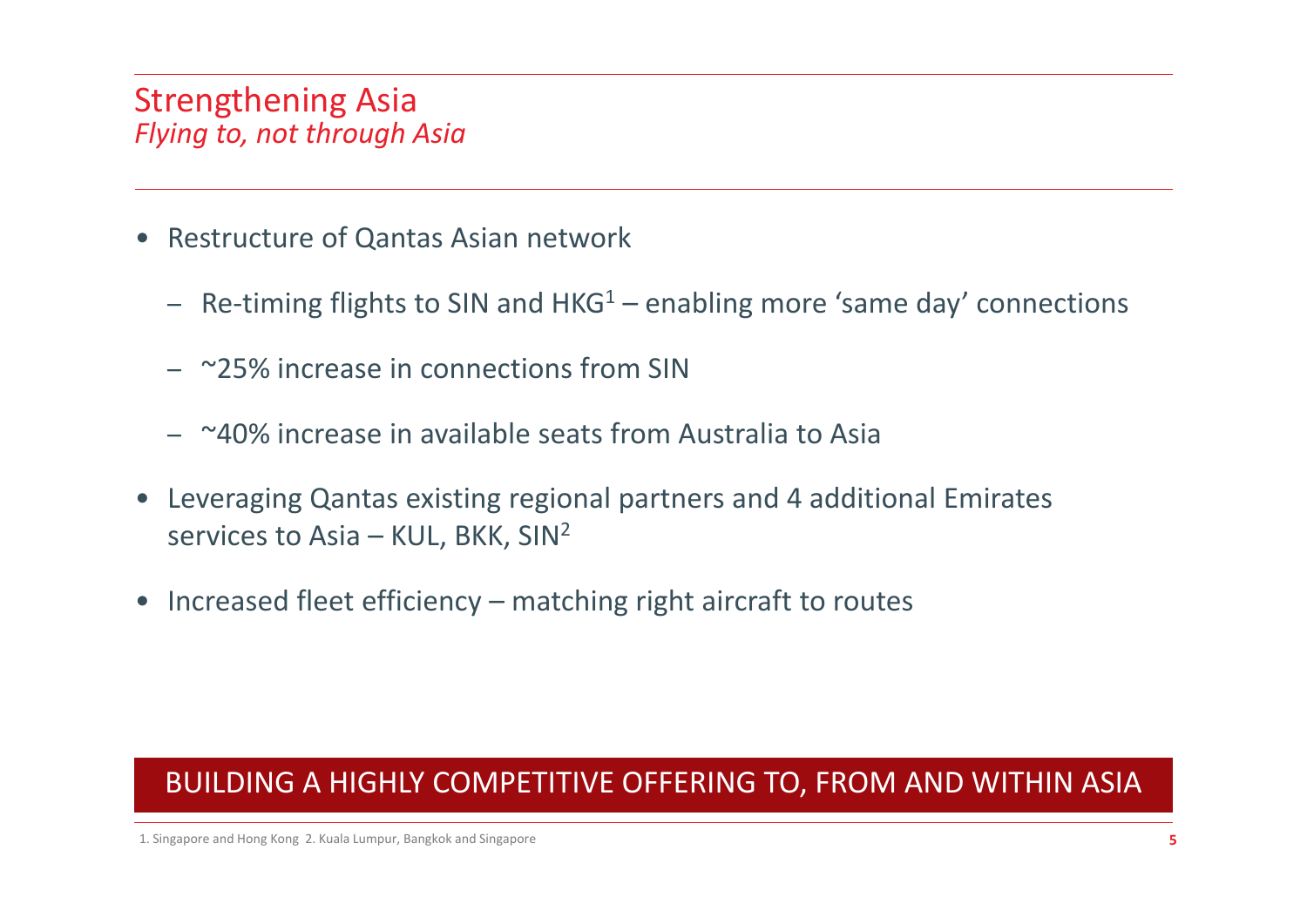## A World‐Class Travel Experience *Outstanding customer offering*

- Vastly expanded Qantas International network
	- 60+ new one‐stop destinations
	- Reduced travel times
- Reinforcing the Qantas offering as 'best for business'
- World class in-flight product and services
- Exclusive access to Dubai's new purpose‐built A380 terminal
- Reciprocal lounge access across 5 continents
- Core guiding principle of partnership:

*"Treat each other's customers as your own"*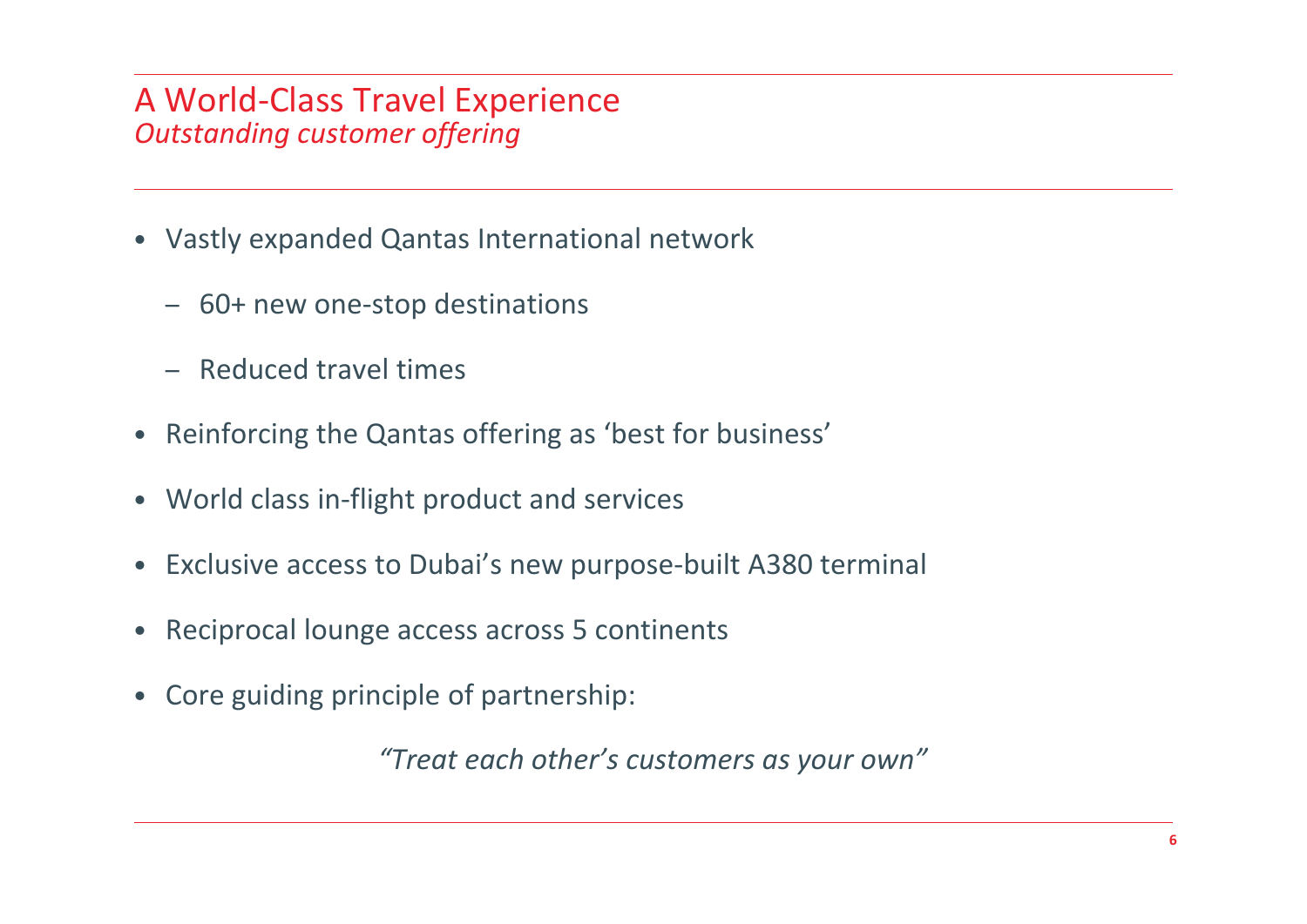## A World ‐Class Travel Experience *Outstanding customer offering*

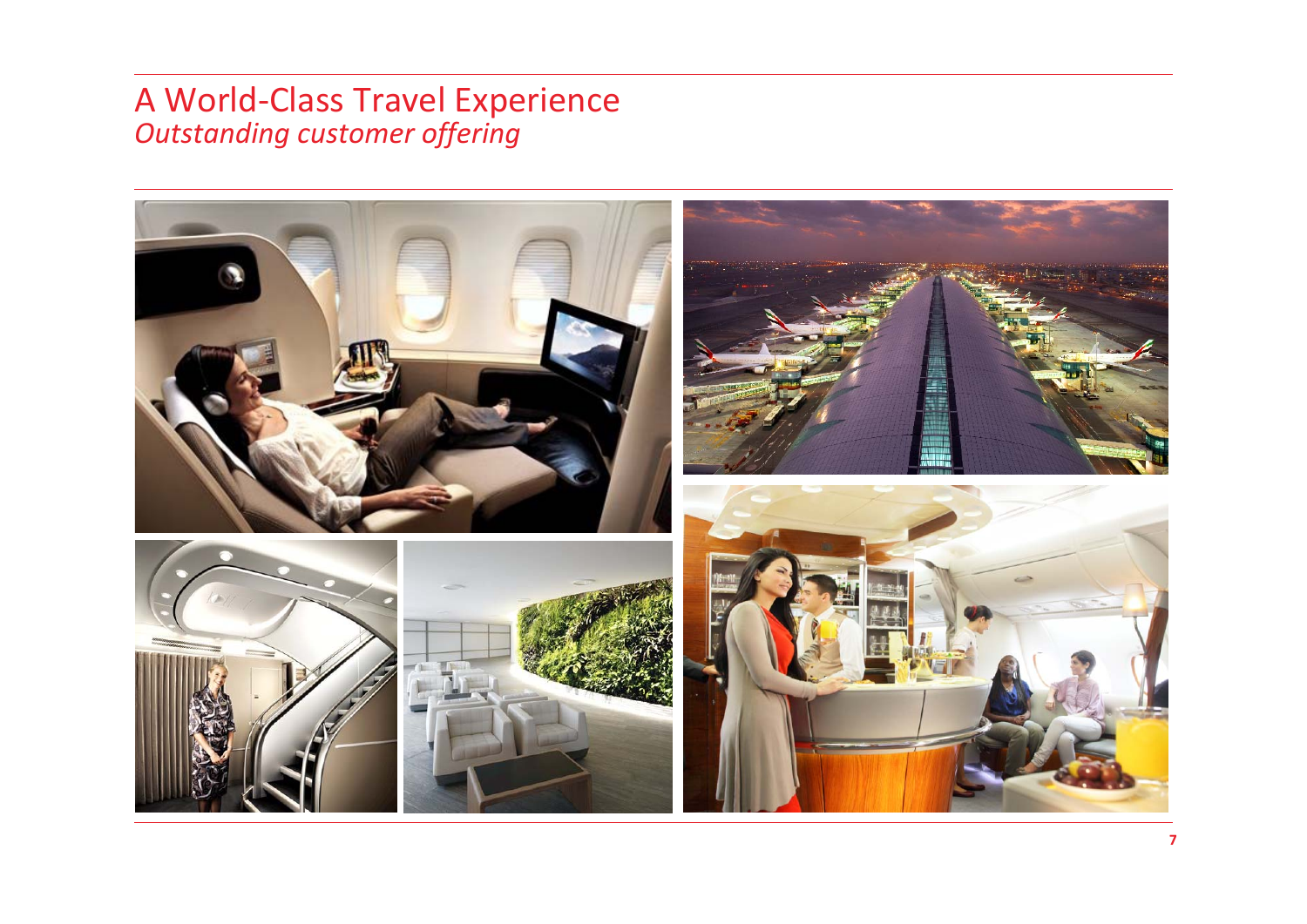#### Qantas International Transformation on track *Emirates partnership aligns with all four pillars*

| A STRONG,                                             | • Enables more efficient capital allocation                                                                                                                                                                |
|-------------------------------------------------------|------------------------------------------------------------------------------------------------------------------------------------------------------------------------------------------------------------|
| <b>VIABLE</b>                                         | • Jointly managed pricing, sales and scheduling                                                                                                                                                            |
| <b>BUSINESS</b>                                       | • Coordination of shared support functions, improved passenger processing                                                                                                                                  |
| <b>GATEWAYS TO</b><br><b>THE WORLD</b>                | • Dubai – gateway to Europe, the Middle East and North Africa<br>• Complements relationships with American Airlines, LAN, China Eastern<br>and South African Airways, as well as <b>one</b> world alliance |
| <b>BEST FOR</b><br><b>GLOBAL</b><br><b>TRAVELLERS</b> | • Poised to deliver the best in networks, frequencies, aircraft, lounges,<br>loyalty programs and customer experiences                                                                                     |
| <b>GROWING</b>                                        | • Restructure of Qantas Asian network through re-timing flights to Asia –                                                                                                                                  |
| <b>WITH ASIA</b>                                      | enabling more 'same day' connections via codeshare partners                                                                                                                                                |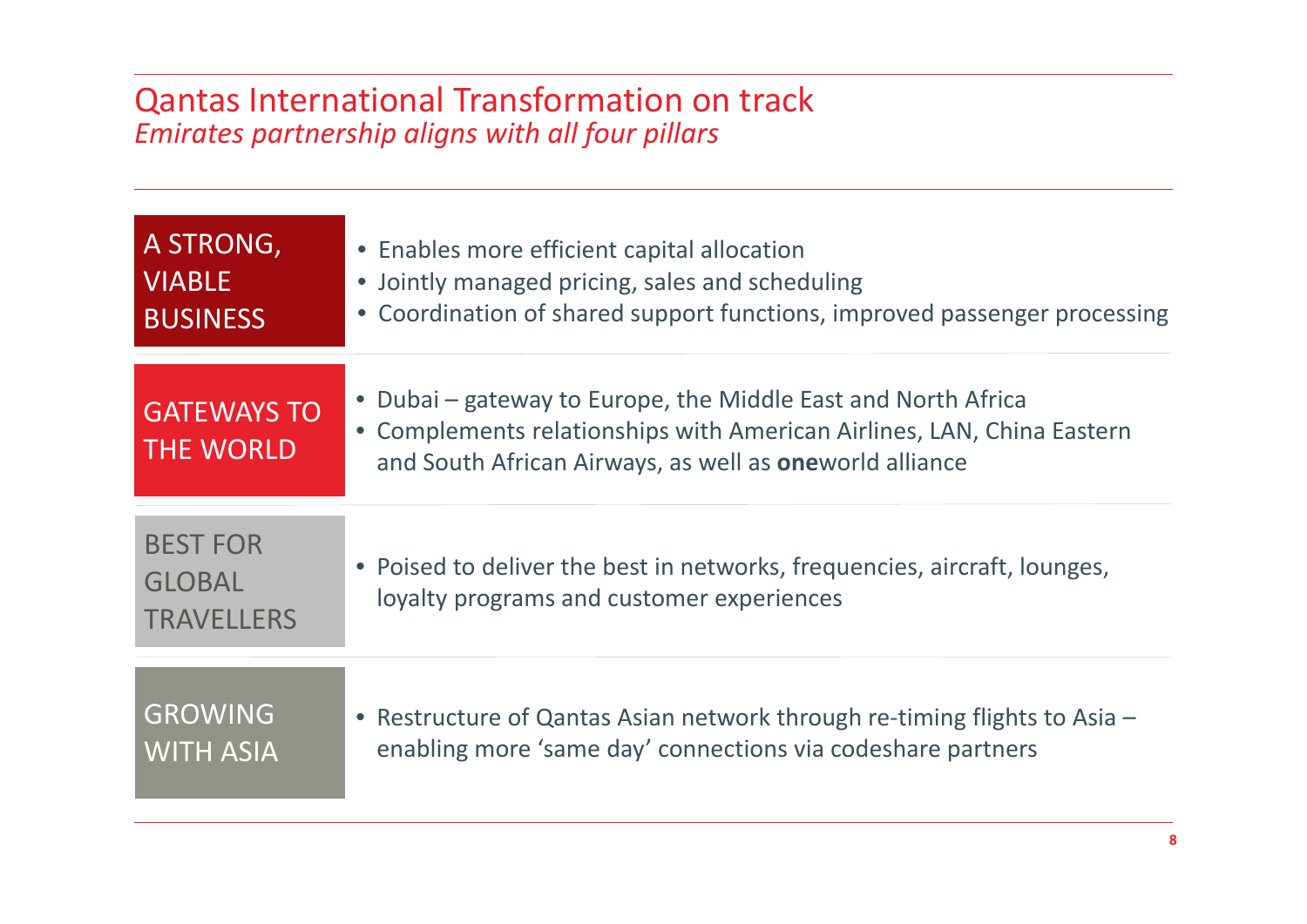## Next Steps

- • Application for Anti‐Trust Immunity will be submitted to the Australian Competition and Consumer Commission and other regulatory authorities
- •Joint Services Agreement (JSA) with British Airways to be discontinued<sup>1</sup>
- $\bullet$ Cathay Pacific (Rome) and Air France (Paris) codeshares to be discontinued<sup>1</sup>
- Subject to regulatory approvals, partnership to commence April 2013